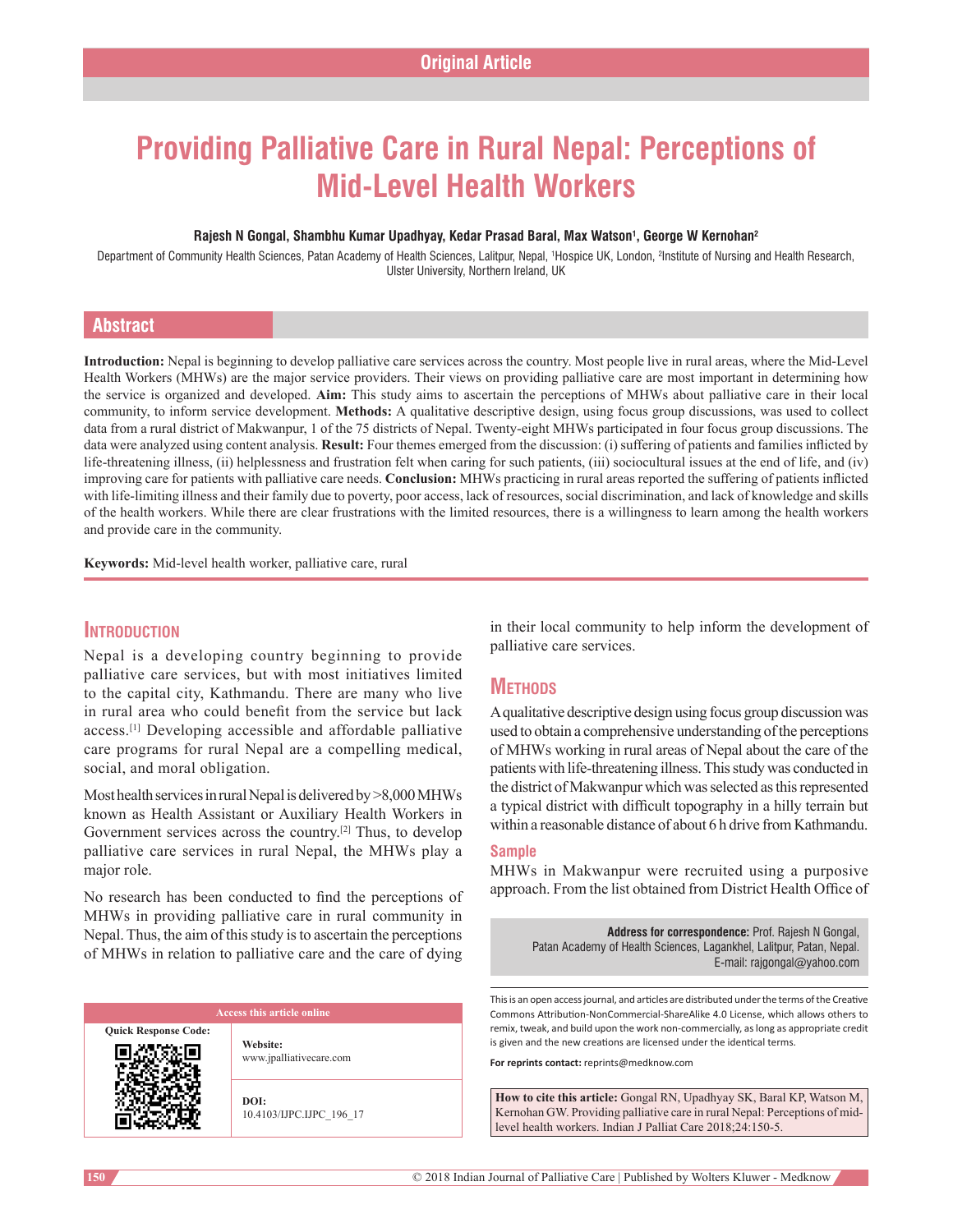Makwanpur, letters were sent to 35 of 71 MHWs from which 28 participants took part in four discussion group. The rest were excluded from invitation because they had not completed a year in a rural area or worked in a health facility far from the proposed centered to hold discussions. There were 12 females and 16 male participants. The work experience varied from 1 year to 38 years (average 13.5 years). Nine of them had worked in districts other than Makwanpur in the past. The total number of districts the participants had worked altogether was 20, out of the 75 districts in Nepal.

#### **Data collection and analysis**

A semi‑structured questionnaire to guide the discussion was developed [Table 1]. The discussion was conducted by the first and second authors in four different health facilities in Makwanpur. The guiding questions were put forward to the group, and free flow of discussion was allowed, without interference from the facilitators except using some probing questions such as "can you explain further?" or "is there anything anyone would like to add?" or "can you give an example?." Each discussion lasted approximately 60–90 min. As no new information was forthcoming, it was considered that data saturation has been reached after four group discussions.

Audio recordings were transcribed verbatim into Nepalese by a neutral person and checked by the first author for any omissions or mistakes which were corrected. Data analysis using thematic content analysis<sup>[3]</sup> included reading and re‑reading the text several times followed by open coding, forming categories, and compilation of emerging themes. The process was performed manually. The transcribed text was read by the second and third authors. The discussion was held to agree the result collated by first author and themes were then agreed on by all authors.

Member checking was performed by discussing the results of the study with six participants who had taken part in the group discussion.

#### **Ethical consideration**

There were no serious risks of harm or inconvenience. Ethical approval was obtained from Ethics committee of Ulster University and Nepal Health Research Council. Written informed consent was obtained.

# **Table 1: Semi-structured questions to guide the group discussion**

What is your experience regarding looking after patients with life limiting illness such as cancer, AIDS, and other patients who are dying in the local community?

What are some of the challenges that you face when looking after such patients?

What can help you look after such patients better in future? How can we provide better care for them?

How does the experience of looking after patients with life limiting illness or dying patients affect you?

# **Result**

Four major themes are identified from the data.

#### **Suffering of patients and families**

The participants painted a picture of the extreme suffering of patients and families in rural Nepal when inflicted by diseases like cancer.

One MHW talked of a patient seeking euthanasia. *"Patient feels that to live in such condition is a punishment. Life is extremely difficult, pain so severe that patient asksfor medicine to end his life. Even I considered that this man will not live long, treatment is futile. Maybe euthanasia is an option?"*

Another participant described his experience *"I have seen patient shouting and crying in agony continuously, like the noise made by cattle. This hurts the family who think that it will be easier if death were to come earlier."*

They described how a malignant wound becomes infested with maggots and the difficulty for the family to cope with the situation. Poor economic condition of the families in rural area makes matters worse. Many cannot afford the expensive treatment and simply languish in the village.

Poverty has many other effects on overall care. Family members are unable to stay at home and care for the patient as no work means no money for food. Patients feel that they are burden to the family. Sometimes, the family also feels the same, especially when the disease becomes prolonged and protracted.

The thought of leaving behind young children increases the sociopsychological suffering of patients as they worry about their future. *"I have seen both the father and mother die of HIV leaving behind their children with no one to support them."*

The MHWs described how the pain, anxiety about family and finances caused depression, not only in the patient but also in family members. Difficulty in accessing health care, due to difficult terrain and distances from the health posts made life even more difficult. They pointed out that even if they could get to the health-care facility, it was of little help as there was no medicine to control pain. They were aware that their own knowledge and skills in looking after patients with life-threatening illness was inadequate and lamented that if a doctor had been posted in the community, many patients would have symptom relief.

**Helplessness and frustration felt by the mid-level health workers** Many of the MHWs voiced their helplessness and frustration in providing adequate care.

One participant described his experience *"when patient is in extreme pain, the family becomes desperate. It breaks our heart to see such a situation. We feel it is our duty, so we console the family. We administer whatever analgesic we have. It is difficult to ask the family to pay for the medicine as they have already spent a lot. Many times, we give from our own pocket. How much can we give? We only go to see them in pain. I have been in such situations many times."*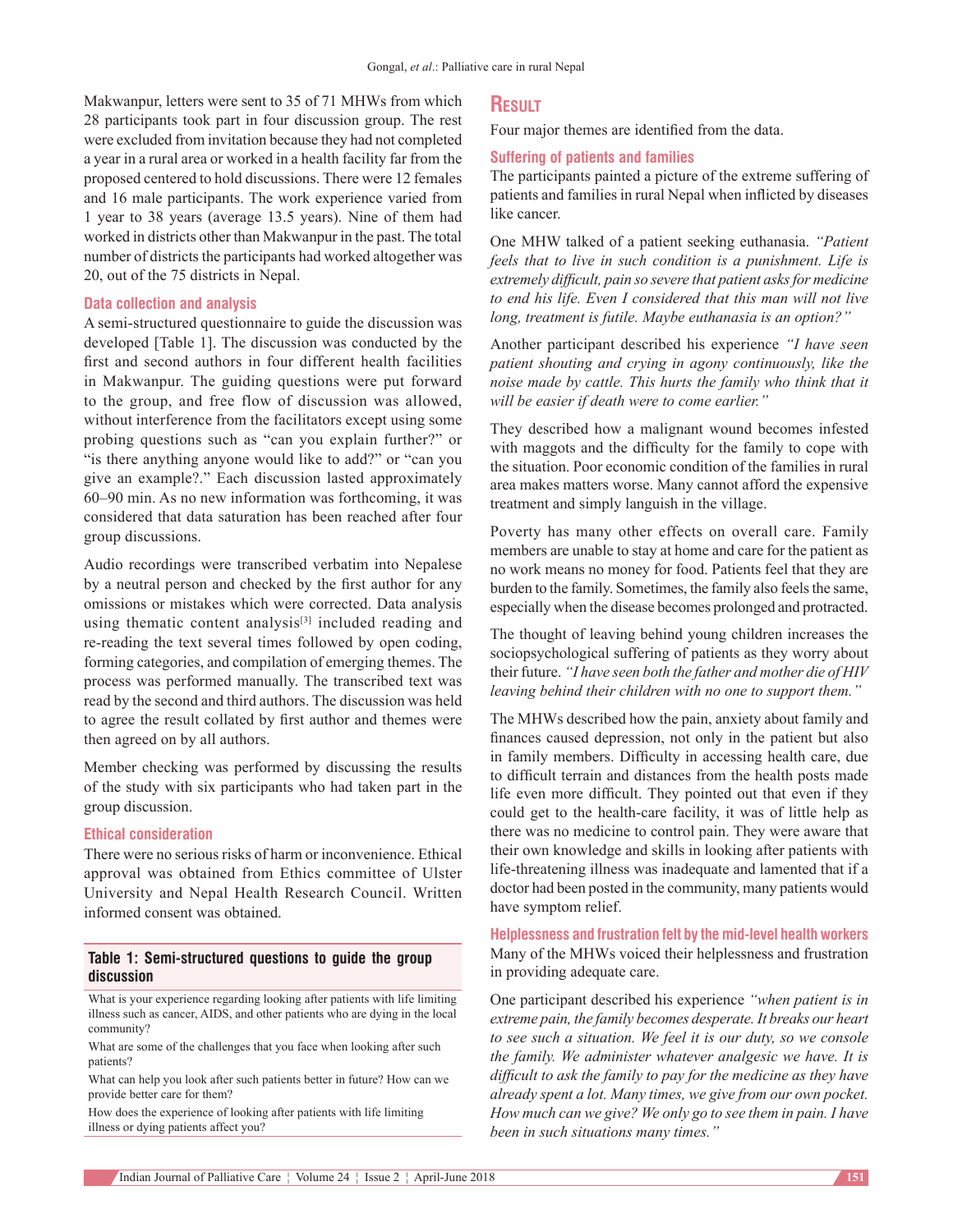Another member of the group shared his experience, *"I have been looking after a lady who has not been able to eat anything. I have been giving her intravenous fluid on a regular basis. Her son asks me how can we continue to pay for this? I have been changing her catheter from time to time, this I pay from my own pocket."*

This illustrates not only their frustration but also their compassion and the wish to help patients even when there is hardly any facilities and supplies.

Another MHW also pointed out the lack of resources in the health center and admitted his lack of knowledge in this matter. *"Villagers think we are great doctors, But we have no means to relieve their pain. This is very painful for me. We must admit without being ashamed that we lack proper knowledge and skillsto look aftersuch patients. We must build up our knowledge."*

If there are instances where they are looked on as great doctors, there are also times when the people in the community do not place much faith in them, which can be a source of frustration for MHWs. There were multiple references to the risk of being blamed if the patient were to die from their intervention. *"There is a risk that if something were to happen to the patient, we could be blamed of negligence. The State has not assured us of our security."*

Many of the participants mentioned how looking after dying patients made them sad and the need for support for themselves to maintain their own wellbeing. One described her experience, *"we were looking after a young patient. We did his dressings. He used to call us by our names. We became very close. He died so young. Oh, my God! I became very depressed. I felt I needed psychological support."*

They were aware of their own limitations and their vulnerability and the need to have support in such circumstances.

#### **Sociocultural issues at the end of life**

The health workers talked of the sociocultural issues that existed in the community which sometimes made life even more difficult for the patients.

They talked about how families made sure that the true diagnosis, especially of cancer, was not discussed with the patients. Discussion about prognosis was only done with the family. Many of the MHWs supported this practice of not letting the patient know about nearing death, citing the need to keep hope alive. *"We know he has not long to live. His family also knows. But our moral does not allow us to tell the patient he is dying soon. He has a right to live. If he comes to know about his impending death, he might have heart attack. He might just die like that. So, we should tell him that treatment is going on, it will be all right."*

There were other MHWs who thought the patient should be told indirectly*. "We should ask, "Is there anybody (any relative or friend) you want to see oristhere any wish you must complete" He will take hint from this that things are not okay."*

They found it hard to talk to patients about dying. *"I had a patient suffering from advanced cancer. No treatment was given. The doctors at the hospital had not explained his condition well to patient or family. The patient hoped to live. I just could not get the courage to tell him or hisfamily that he was dying."*

They recognized their own limitations in managing hard conversations. *"It is not like talking about infection. It is matter of death. How can we tell him he has not long to live? I just cannot do that but again we have to tell him."*

They also pointed out the discrimination faced by patients suffering from HIV and sometimes even cancer. One participant said, *"talking about HIV, there is social neglect; society feel that the patient has acquired this through their own wrong doings and therefore it is right that they suffer."*

At times, even cancer is thought to be a communicable disease and people tend to stay away from such patients. *"Many people consider cancer to be the Great Disease (Maharog) and stay away."*

*"Many patients hide their disease from the family and present in advanced stage because of fear of being shunned by the community."*

Another MHW pointed out that patients tend to hide their disease because of fear of hospitals. Women will not want to be examined by male doctors. He discussed *"my mother had breast lump. I convinced her to go to hospital for a check‑up. She declined to go back for follow up."*

One MHW mentioned how pressure from neighbors and society forces the family to take patients to higher centers or tertiary hospitals in the cities even when cure is not possible.

Returning to their own land at the end of life seems to be very important to the people living in rural area.

*"Most people like to come back to village to die. To be where one belongs seems to be important to many people."*

*"People like to be among their loved ones at the last moment of life."*

The MHWs seemed to understand the local sociocultural context well and how these issues affected the life of the patients and their families.

## **Improving care at the community level**

The participants were clear on how the care could be improved at the community level.

*"We advise patients and familiesthe best we can, but we could do it betterif we had the training on how to communicate with such patients. We would like to learn the technique to deal with difficult situations."*

They emphasized on the need for training to be skill based and not only theoretical. *"It is important to include practical training. We can then see what is reality. Learning is better when you see for yourself."*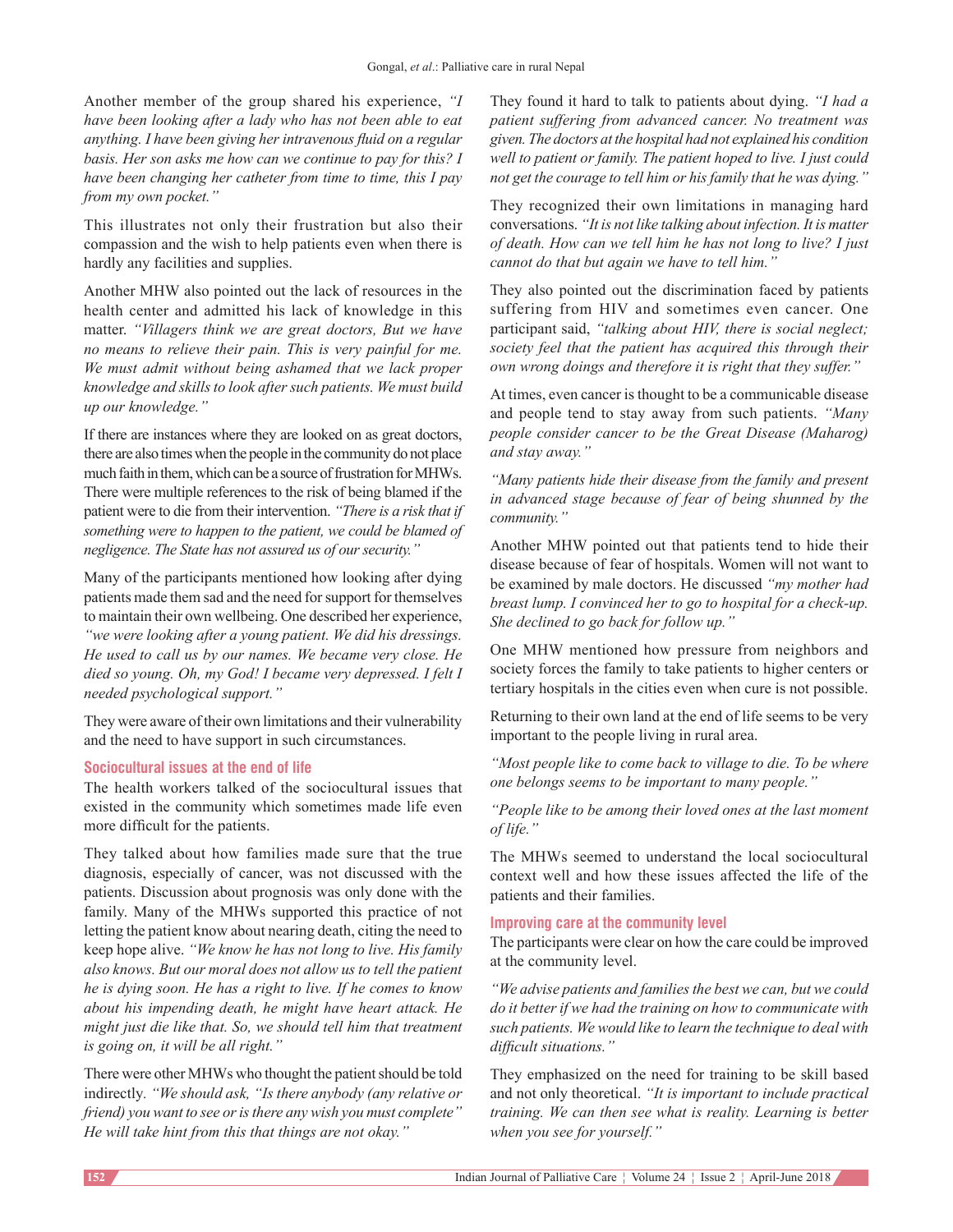*"Training one health worker from health post will not solve the problem. It isimportant to educate all health workers; only then will it lead to behavioural change."*

One of them pointed out that required medicines should be made available after the training. *"Only training is not enough; required medicines need to be made available. Otherwise we will still be in the same situation."*

Many MHWs seemed comfortable to use morphine if this was made available and if they were trained to use it within given guidelines. They were clear that at present they do not have the authority to prescribe morphine, but if they are given legal authorization, they were of the opinion they could use it.

*"We are not allowed to prescribe Morphine at present but if the government gives the authority, we can use it."*

Some of them were hesitant to use morphine. *"Using morphine could be risky. We have not used it before and moreover, it is not available."*

One MHW mentioned the need to include the care of patients with chronic illness. Apart from training health professionals working in the community, they voiced the need to educate the public to improve the care and change social behavior.

*"Educating the public is important. They can also help look after such patients, at least do simple things, and can be good support in the community."*

*"If public awareness program can be conducted in the community, this will help change social behaviour. People will seek help earlier and disease can be diagnosed in early stage."*

Many MHWs said that if there were care centers in the community; this will help in the care of patients with life-threatening illness especially for families who cannot afford not to go to work.

The need to improve their knowledge and skills was one of their main concerns along with the need to ensure essential medicine and supplies. They admitted their own lack of skills to handle difficult situations. Their emphasis on training for health workers was encouraging.

# **Discussion**

The above findings provide insight into the suffering of people living in rural area when inflicted by life-threatening illness and the difficulty faced by the health workers who look after them in a resource-constrained setting, compounded by poor access and poverty.

The first theme depicts the need for palliative care in rural Nepal where, at present, there seems to be little help for those suffering in pain and people, especially the poor, have no choice but to languish in the village. The suffering is heartbreaking for the family but also for the healthcare workers who witness them suffer but find themselves helpless to provide the much‑needed care.

The helplessness felt by the health workers stands out clearly in this study. They want to help the patients and family but the lack of resources, particularly essential medicines for pain control, leaves them frustrated. This is similar to the experience of clinical officers in Uganda, who are akin to MHWs in Nepal, where they felt helpless to help the patient due to very similar reasons.<sup>[4]</sup>

The MHWs readily accepted their own lack of knowledge and skill to face such situations. They were ready to learn and improve their knowledge. Despite all the limitations, their desire to help the patients and family is clear and many times go beyond the call of their duty to provide care.

This study highlights the culture of not talking with the patient about death and dying. Such discussions are only held with the family members. This is in keeping with other studies in Nepal where most families will not allow the patient to be told.[5] Similar culture prevails in many other countries such as the United Arab Emirates,<sup>[6]</sup> Lebanon,<sup>[7]</sup> Japan,<sup>[8]</sup> Portugal,<sup>[9]</sup> Taiwan,[10] and Italy.[11] The findings in this study show that most Mid‑level health workers (MHW) feel that it may not be appropriate to let a dying patient know that the end is near and most feel that it is important to keep hope alive. This mirrors the Nepalese cultural mindset where the families feel the need to protect their loved ones. This is not unique to healthcare professionals in Nepal, but similar feeling is seen in other countries like China.<sup>[12]</sup>

The MHWs raised the issue of social discrimination toward patients suffering from HIV. A study by Family Health International showed that in Nepal many consider HIV to result from immoral behavior, which was also described by one MHW in this study, leading to discrimination occurring within the family and in the wider community resulting in social isolation and huge emotional trauma.<sup>[13]</sup> This is not only a phenomenon unique to Nepal but also seen in many other countries such as the UK,  $\left[14\right]$  Tanzania, Zimbabwe, South Africa, Thailand,<sup>[15]</sup> Ghana,<sup>[16]</sup> and Nicaragua.<sup>[17]</sup>

Stigma and discrimination are not limited to HIV. Stigma attached to cancer continues to be a problem across the globe and negatively affects the efforts to increase cancer awareness.<sup>[18]</sup> This study also confirms that cancer-related stigma and discrimination results in further unnecessary suffering for patients in rural Nepal. It can be one of the reasons why many patients avoid seeking health care early resulting in a delay in diagnosis and poor prognosis.

Another factor for delay in seeking health care is fear of hospitals and especially for females, the fear of having to be examined by doctors of opposite sex. Elliot-Schmidt and Strong discuss that the response of rural people to illness or disability is related to productivity and will postpone seeking help until functionality is compromised to a state they can neither longer be productive nor do they like traveling to distant centers where they are likely to be misunderstood.<sup>[19]</sup> This difficulty seems to hold true in case of rural Nepal.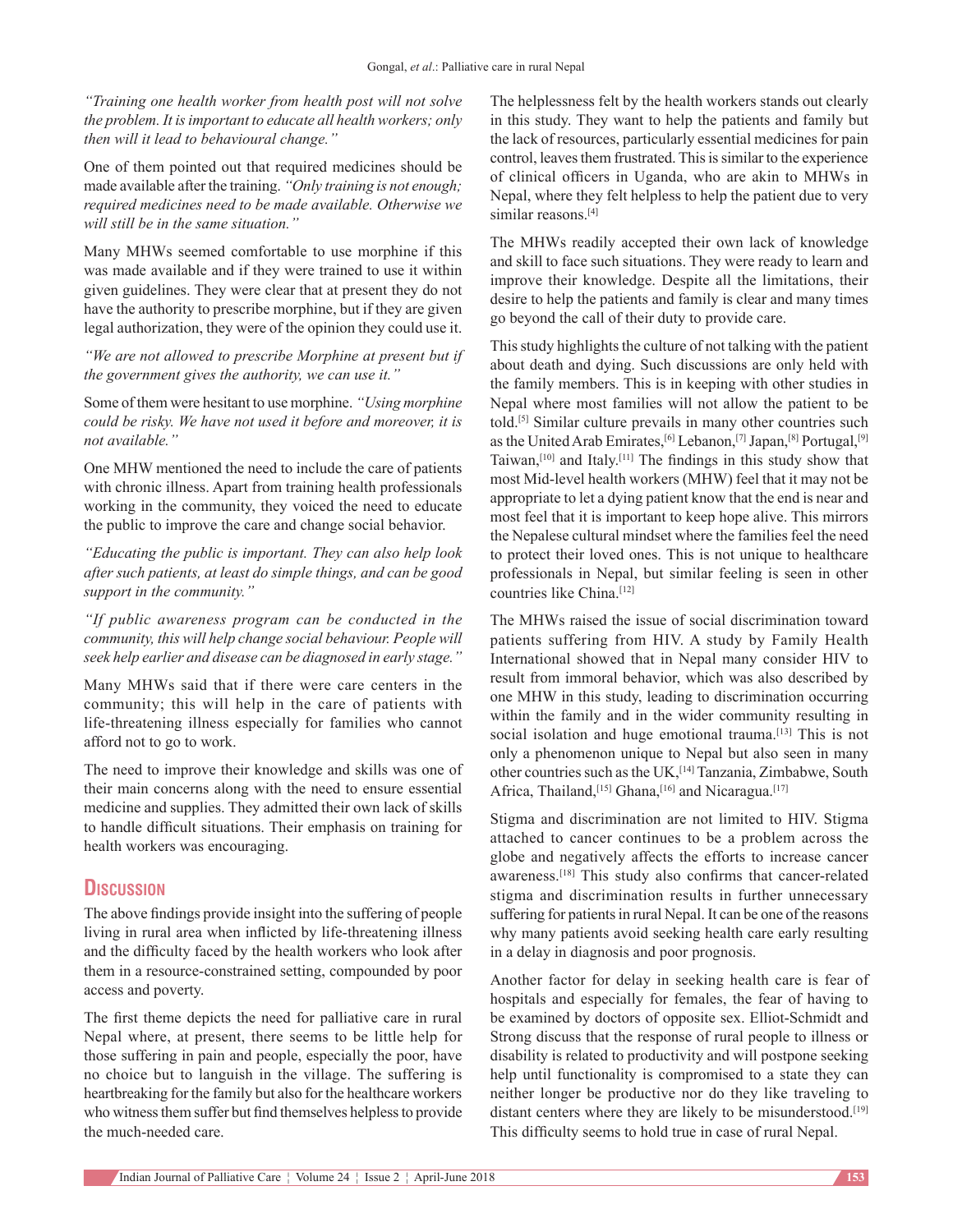The desire to die in their own land with cultural ties amidst their loved ones seems to be important to rural people in Nepal. This is echoed by rural people in many other countries around the world such as Kenya,<sup>[20]</sup> Korea,<sup>[21]</sup> Scotland,<sup>[22]</sup> Australia,<sup>[23]</sup> Canada,<sup>[24]</sup> Sub-Saharan African countries,<sup>[25]</sup> China,<sup>[26]</sup> and Taiwan.[27] This is one compelling reason to develop palliative care in the local community.

Most MHWs were aware that Morphine is used for severe pain and its potential for abuse. They, however, felt they could use it if there was legal authorization from the Government and they had training and clear guidelines on how to use it. This is in contrast to the reluctance to use morphine by physicians mainly as a result of misconception held by the health professionals about addiction, adverse effect, and tolerance.[28‑30] Developing palliative care specialist MHW with training and legal authorization to use drugs like morphine is a modality that could pave the way to take palliative care to those living in the rural community. Such a model has been used successfully in Uganda where the law was changed in 2004 to allow specialist palliative care nurses and a cadre of health workers called Clinical Officers trained in palliative care to be able to prescribe morphine.<sup>[31]</sup>

The participants were clear on the need of training to improve their skills in looking after patients at the end of life, particularly skills in communication. They found talking about death and dying hard. They felt that patients with nonmalignant chronic illness also required similar care and through all the discussions, they shared experiences of such patients' suffering.

There were few limitations in this study. The first author did all the data analysis. Performing independent analysis by two or more authors tends to reduce bias; however, member checking with six of the twenty‑eight participants who had taken part in the focus group discussion provide trustworthiness to the study. Another limitation was that the participants were all working in one district of Nepal when the discussion was held and may not represent the view of health workers in other rural parts of Nepal. Inviting health workers from different parts of Nepal would have been costly and was not considered due to lack of funds. This problem was overcome using purposive sampling method, inviting participants with variable years of experience with the view that those with many years of experience would have worked in many different districts of Nepal, thus bringing views and experience from all over Nepal. The participants had worked in 20 districts altogether bringing experience from various part of Nepal.

This study has several implications for the development of palliative care in Nepal. It clearly identifies the need to develop palliative care in rural Nepal. Although this study does not quantify the need, it brings forth the pain and suffering of patients with life‑threatening illness. The wish of patients to be at home with their family at the end of life emphasizes the need to develop palliative care service at their doorsteps. It also highlights the gap in the knowledge and skills of the MHW in looking after patients at the end of life and identifies areas in which training should focus such as pain control and

communication skills. Amore quantified needs analysis in rural areas of the country may help to estimate the need of palliative care services and burden of problem.

# **Conclusion**

This study provides the views of MHW with experience of serving patients with life-threatening illness in a rural community. It depicts the pain and suffering of patients and their family due to lack of medical support compounded by poverty, difficult access and at times, social discrimination. The health workers face many challenges in caring for the patients not only due to lack of resources but also lack of their own knowledge and skills in treating complex symptoms and having a difficult discussion about death and dying. There is, however, a willingness to learn and improve the care for such patients in the community through training and system improvement.

### **Financial support and sponsorship** Nil.

#### **Conflicts of interest**

There are no conflicts of interest.

# **References**

- 1. Brown S, Black F, Vaidya P, Shrestha S, Ennals D, LeBaron VT, *et al.* Palliative care development: The Nepal model. J Pain Symptom Manage 2007;33:573‑7.
- 2. Department of Health Services, Ministry of Health, Government of Nepal. Annual Report 2015‑2016. Available from: http://www.dohs. gov.np/wp‑content/uploads/2017/06/DoHS\_Annual\_Report\_2072\_73. pdf. [Last accessed on 2017 Mar 15].
- 3. Burnard P. A method of analysing interview transcripts in qualitative research. Nurse Educ Today 1991;11:461-6.
- 4. Downing J, Kawuma E. The impact of a modular HIV/AIDS palliative care education programme in rural Uganda. Int J Palliat Nurs 2008;14:560‑8.
- 5. Gongal R, Vaidya P, Jha R, Rajbhandary O, Watson M. Informing patients about cancer in Nepal: What do people prefer? Palliat Med 2006;20:471‑6.
- 6. Harrison A, al‑Saadi AM, al‑Kaabi AS, al‑Kaabi MR, al‑Bedwawi SS, al‑Kaabi SO, *et al.* Should doctors inform terminally ill patients? The opinions of nationals and doctors in the United Arab Emirates. J Med Ethics 1997;23:101‑7.
- 7. Hamadeh GN, Adib SM. Cancer truth disclosure by Lebanese doctors. Soc Sci Med 1998;47:1289‑94.
- 8. Akabayashi A, Kai I, Takemura H, Okazaki H. Truth telling in the case of a pessimistic diagnosis in Japan. Lancet 1999;354:1263.
- 9. Ferraz Gonçalves J, Castro S. Diagnosis disclosure in a Portuguese oncological centre. Palliat Med 2001;15:35‑41.
- 10. Tang ST, Lee SY. Cancer diagnosis and prognosis in Taiwan: Patient preferences versus experiences. Psychooncology 2004;13:1‑3.
- 11. Surbone A, Ritossa C, Spagnolo AG. Evolution of truth-telling attitudes and practices in Italy. Crit Rev Oncol Hematol 2004;52:165‑72.
- 12. Zhenga R, Guo QH, Dong FQ, Owens RG. Chinese oncology nurses' experience on caring for dying patients who are on their final days: A qualitative study. Int J Nurs Stud 2015;52:288‑96.
- 13. Health International. Stigma and Discrimination in Nepal: Community Attitudes and the Forms and Consequences Persons Living with HIV/ AIDS; 2004. Available from: http://www.un.org.np/sites/default/files/ report/tid\_188/stigma%20and%20discrimination.pdf. [Last accessed on 2017 Jan 18].
- 14. Anderson M, Elam G, Gerver S, Solarin I, Fenton K, Easterbrook P, *et al.* HIV/AIDS-related stigma and discrimination: Accounts of HIV-positive Caribbean people in the United Kingdom. Soc Sci Med 2008;67:790‑8.